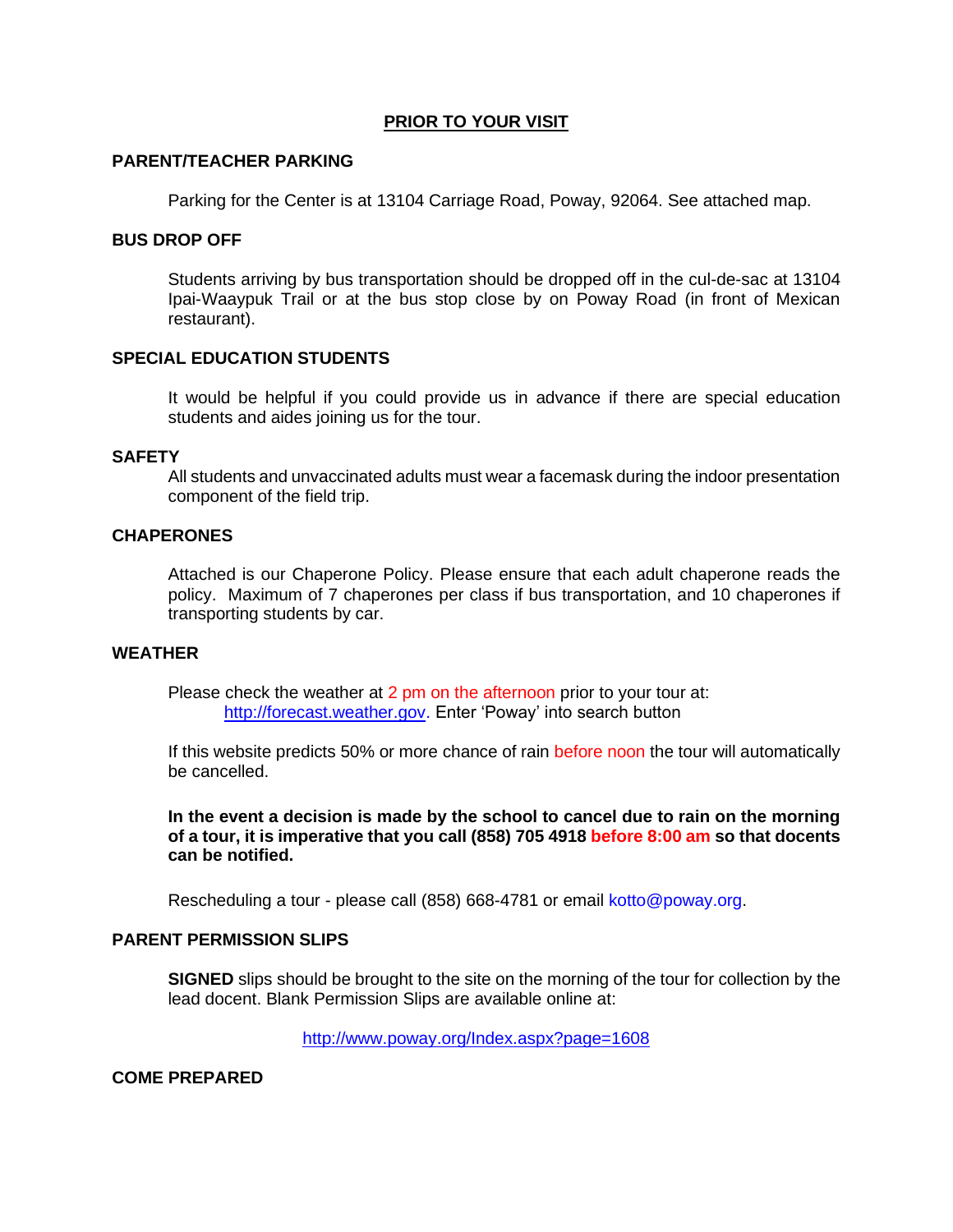- Student clothing should be appropriate for outdoor activities. For example, closed-toed shoes, and a hat.
- It is recommended that students bring a water bottle, half of the program is outside in the sun.
- **Name tags** increases docents' ability to interact with students

# **WHAT TO EXPECT**

- Hilly terrain
- Restroom facilities

## *Please note:*

- No food can be eaten on site. Community Park nearby is an option.
- Fruit drinks, which attract bees and wasps, are not permitted on site.
- Student clothing should be appropriate for outdoor activity and weather.

# **TOUR SCHEDULE**

- **Education Center:** *Welcome and sign-in* (15 mins) and Introduction to Kumeyaay history and culture (45 minutes)
	- o History of Poway and the site
	- o The Kumeyaay and a child's role in the culture
	- o Artifacts are introduced from our "discovery table".
- **Site Tour** (45 minutes)
	- $\circ$  Students will tour the hilly site, circling upward to a mortar bedrock area where the Kumeyaay families met to prepare acorns and other food items.
	- o Students learn where the Kumeyaay lived seasonally and about plants used for construction, medicinal purposes, and food. Students will see ancient milling stones and interesting rock formations.
- **Hands-On Activity** (45 minutes)
	- o Students break into three groups and rotate through three different activities.
		- **Rock Art** 
			- Discuss pictographs
			- Each student will create their own "spirit rock" which may be taken home at the end of the tour.
		- Kumeyaay Stick Game
			- Students become familiar with Kumeyaay numbering and counting while playing a game with painted wooden counting and game sticks.
		- Acorn Grinding/Shawii (Note: Acorns have nut meat)
			- Students will learn about oak trees and acorns and how the Kumeyaay utilized them in their daily lives.
			- A traditional grinding stone is used during this activity.